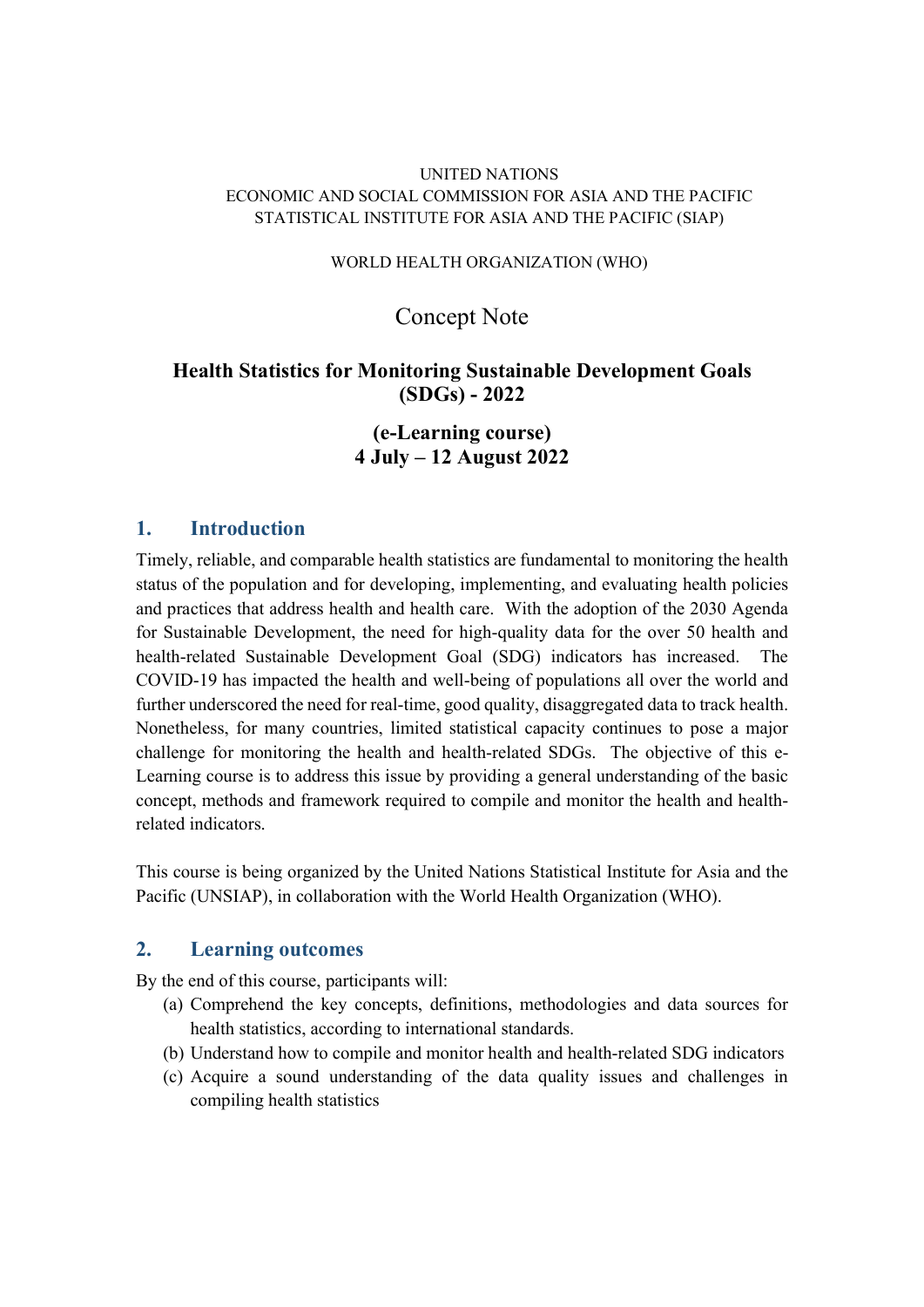(d) Describe the key measures of population health status, including those related to mortality, fertility; and those used to assess the impact of the COVID-19 pandemic.

# 3. Target Participants

Target participants are staff of national statistical offices and other relevant line ministries working on issues related to producing or using health statistics. Users of health statistics and those interested in learning more about health statistics and how they are produced are also encouraged to take the course. Familiarity with the 2030 Agenda for Sustainable Development would be helpful.

## 4. Course design and content

The course is comprised of five modules. Each module consists of interactive slides with explanations. The modules are designed to provide essential concepts and tools which ultimately leads to building capacity for the compilation of health statistics and indicators. The content of the modules are as follows:

| <b>Modules</b>                     | Coverage                                                |
|------------------------------------|---------------------------------------------------------|
| 1. What is health statistics?      | • Introduction                                          |
|                                    | • Health data sources                                   |
|                                    | • Health classifications and standards                  |
|                                    | • Quality of health statistics                          |
| 2. Bridging the supply and         | • The supply and demand gap for health data             |
| demand gap in health statistics    | • Good practices in the use of health statistics        |
|                                    | • Interpreting health statistics                        |
|                                    | • Connecting health data to policy                      |
| 3. Measuring health statistics     | • Basic metrics for measuring health outcomes           |
|                                    | • Measuring fertility                                   |
|                                    | • Measuring mortality                                   |
| 4. Monitoring health-related       | • Ensuring comparability                                |
| <b>SDG</b> indicators              | • Guidelines for reporting health statistics            |
|                                    | • Selected health-related SDG indicators (Indicators    |
|                                    | 3.b.1, 3.1.1, 3.3.2, 3.7.2, 3.9.2, 3.5.2, 3.c.1, 5.2.1) |
| 5. Health statistics for measuring | •Understanding the COVID-19 pandemic                    |
| the impact of COVID-19             | • Basic metrics for measuring COVID-19                  |
|                                    | •Measuring COVID-19 related mortality                   |
|                                    | •Communication, interpretation and use of COVID-19      |
|                                    | data                                                    |